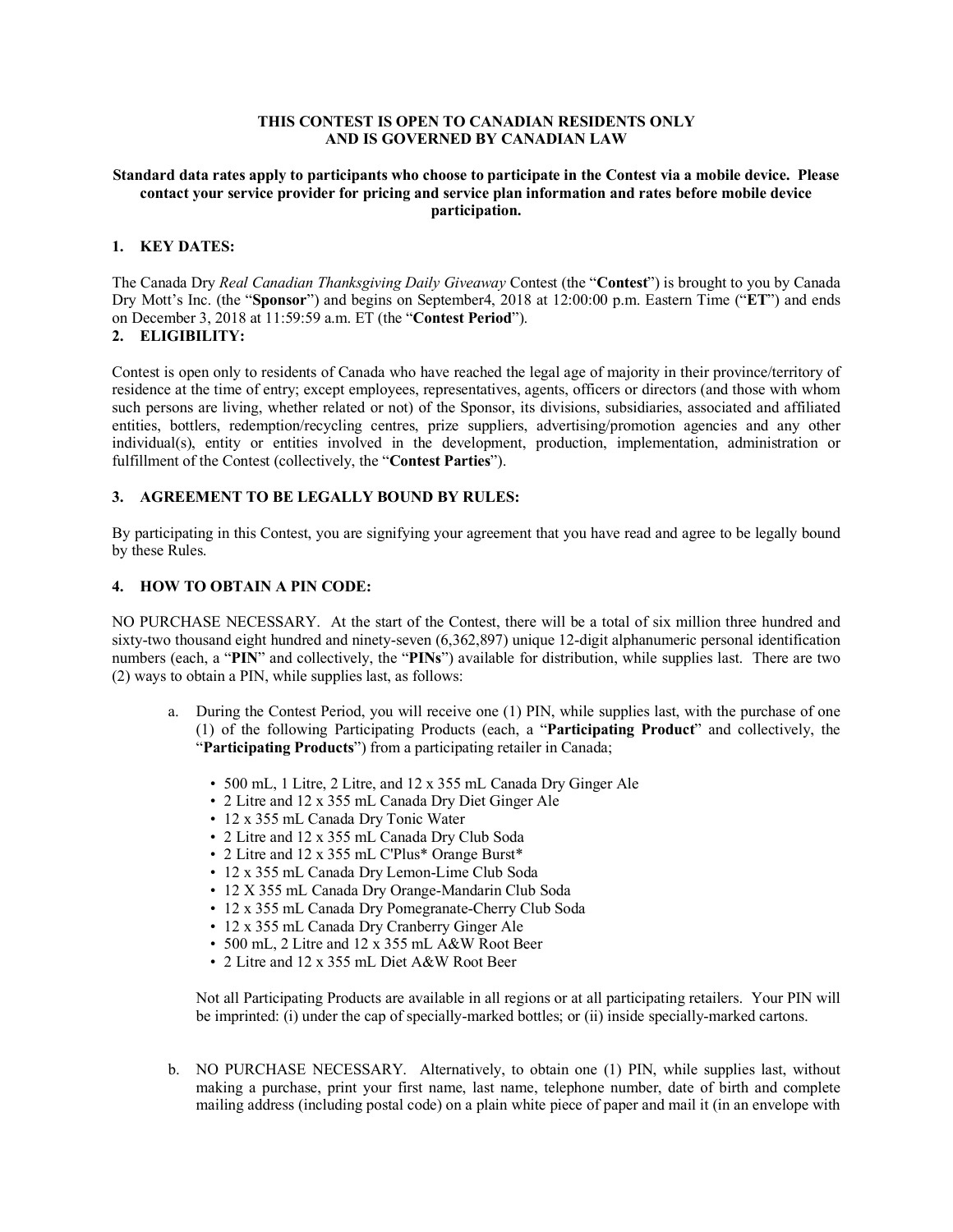sufficient Canadian postage) along with: (i) a handwritten 100 word (or more) unique and original essay explaining what a Real Canadian Thanksgiving means to you; and (ii) a self-addressed pre-paid stamped envelope with sufficient return Canadian postage; to the following address: *Canada Dry Real Thanksgiving Contest NPN PIN Request, 90 Allstate Parkway, Suite 108, Markham, ON L3R 6H3*  (collectively, the "**Request**"). Upon receipt of a Request in accordance with these Rules, you will receive one (1) randomly selected PIN per unique and original Request per envelope with sufficient Canadian postage. To be eligible, a Request must: (i) be received separately in a single envelope bearing sufficient Canadian postage (i.e. multiple Requests in the same envelope will be void); and (ii) be post-marked during the Contest Period and received by no later than November 20, 2018 to allow Sponsor sufficient time to mail back the PIN via regular mail. The Contest Parties, the third party Coupon suppliers (specifically, ReaLemon; Carnation; Green Giant; Butterball; or PAM) and each of their respective officers, directors, agents, representatives, successors and assigns (collectively, the "**Released Parties**") are not responsible for, and accept no liability whatsoever in relation to, any late, lost, misdirected, delayed or incomplete Requests (all of which are void).

IMPORTANT NOTE: Each PIN is unique and can only be used one (1) time in this Contest. Each PIN will automatically expire after its first use or on **December 3, 2018 at 11:59:59 a.m. ET** (whichever occurs first). Please retain the original PIN for your records. All PINs submitted are subject to verification in the sole and absolute discretion of the Sponsor. Potential winners may also be required to submit their original product cap, carton, and/or original reply letter (for a no purchase entry Request) with PIN matching their eligible winning Entry in order to be awarded a Prize. Any PIN and/or other materials that cannot be verified to the complete satisfaction of the Sponsor, in its sole and absolute discretion, is/are subject to immediate disqualification (in which case the Entry associated with such PIN will be declared null and void and any rights to any Prize associated with such PIN will be forfeited in their entirety).

#### **5. HOW TO ENTER:**

Once you have a unique and valid PIN legitimately obtained in accordance with these Rules, visit www.realcanadianthanksgiving.ca (the **"Website"**) and follow the on-screen instructions to obtain the Official Contest Entry Form (the "**Entry Form**"). Fully complete the Entry Form with all required information, which includes (among other things) a requirement to enter your PIN in the space provided. Once you have fully completed the Entry Form with all required information and have agreed to the Rules, follow the on-screen instructions to submit your completed Entry Form (each, an "**Entry**" and collectively, the "**Entries**"). To be eligible, an Entry must be submitted and received in accordance with these Rules during the Contest Period. Once your Entry is complete, you will be eligible to earn one (1) Entry in the random draw(s) for a Weekly Prize in accordance with these Rules (See Rule 9).You will also have the opportunity to redeem your PIN for promotional Coupon(s) (as defined below) in accordance with Rule 13.

#### **6. ADDITIONAL RULES:**

There is no limit to the number of Entries per person – but, each Entry must relate to a unique and valid PIN legitimately obtained in accordance with these Rules. If it is discovered by the Sponsor (using any evidence or other information made available to or otherwise discovered by the Sponsor) that any person has attempted to: (i) use multiple names, identities, email addresses and/or any automated, macro, script, robotic or other system(s) or program(s), and/or any other means not in keeping with the Sponsor's interpretation of the letter and spirit of these Rules to enter or otherwise participate in or to disrupt this Contest; (ii) falsely enter a PIN without legitimately obtaining a PIN in accordance with these Rules; (iii) re-enter a PIN a subsequent time after its first use; and/or (iv) enter a PIN that has been falsified, manipulated or otherwise altered in any way (all as determined by Sponsor in its sole and absolute discretion); then he/she may be disqualified from the Contest in the sole and absolute discretion of the Sponsor. An Entry and/or Coupon redemption request may be rejected if (in the sole and absolute discretion of the Sponsor) it is not fully completed with all required information (including, but not limited to, providing a unique and valid PIN legitimately obtained in accordance with these Rules) and submitted and received in accordance with these Rules. The Released Parties are not responsible for, and accept no liability whatsoever in relation to, any late, lost, misdirected, delayed or incomplete Entries and/or Coupon redemption requests (all of which are void).

## **7. VERIFICATION:**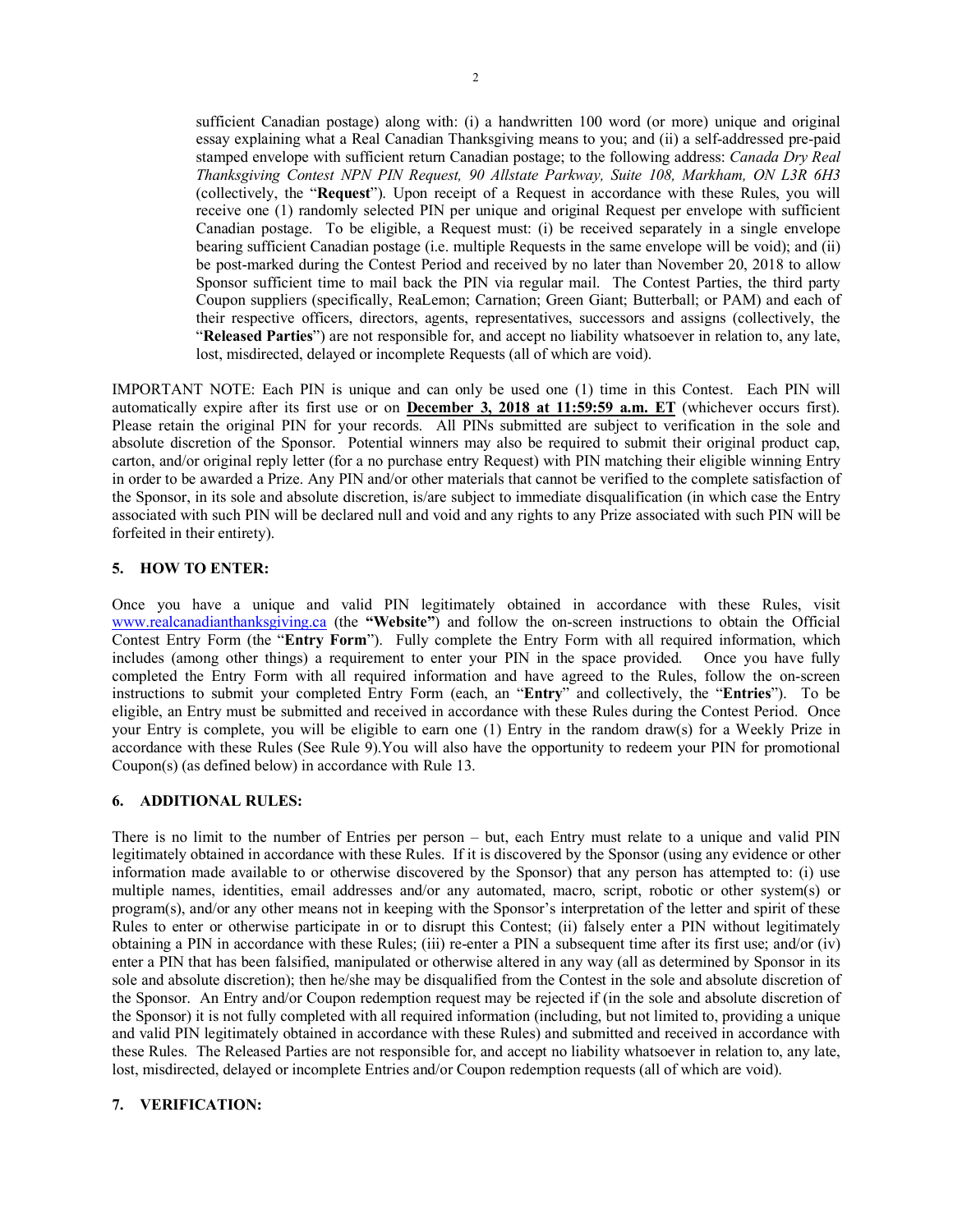All Entries, Requests, Coupon requests and PINs are subject to verification at any time and for any reason. The Sponsor reserves the right, in its sole and absolute discretion, to require proof of identity and/or eligibility (in a form acceptable to the Sponsor – including, without limitation, government issued photo identification): (i) for the purposes of verifying an individual's eligibility to participate in this Contest; (ii) for the purposes of verifying the eligibility and/or legitimacy of an Entry, PIN, Request, Coupon request and/or other information entered (or purportedly entered) for the purposes of this Contest; and/or (iii) for any other reason the Sponsor deems necessary, in its sole and absolute discretion, for the purposes of administering this Contest in accordance with the Sponsor's interpretation of the letter and spirit of these Rules. Further, the Sponsor reserves the right to request the original PIN for the purposes of verification. Failure to provide such proof (including, if required, providing the original PIN and/or other materials) to the complete satisfaction of the Sponsor within the timeline specified by the Sponsor may result in disqualification in the sole and absolute discretion of the Sponsor. The sole determinant of the time for the purposes of this Contest will be the official time-keeping device(s) used by the Sponsor. Proof of transmission (screenshots or captures etc.) or attempted transmission of an Entry and/or Coupon request, or of an attempted Entry and/or Coupon request or of any communication, does not constitute proof of delivery or receipt by the Sponsor.

## **8. PRIZES:**

There are a total of ninety-one (91) Daily Prizes (each, a "**Prize**" and collectively, the "**Prizes**") available to be won in relation to this Contest,

each consisting of a \$50.00 CAD Butterball turkey coupon. Coupons are subject to the terms and conditions of the issuer.

Each Prize must be accepted as awarded and is not transferable, assignable or convertible to cash (except as may be specifically permitted by Sponsor in its sole and absolute discretion). No substitutions except at Sponsor's option. Sponsor reserves the right, in its sole and absolute discretion, to substitute the Prize with a prize of equal or greater retail value, including, without limitation, but at Sponsor's sole and absolute discretion, a cash award. **PRIZE LIMITS**: During the Contest Period, there is a limit of one (1) Prize per person.

None of the Released Parties makes any representation or offers any warranty, express or implied, as to the quality or fitness of a Prize awarded in connection with the Contest. To the fullest extent permitted by applicable law, each confirmed winner understands and acknowledges that he or she may not seek reimbursement or pursue any legal or equitable remedy from neither the Sponsor nor any of the Released Parties should his/her Prize fail to be fit for its purpose or is in any way unsatisfactory. For greater certainty and the avoidance of any doubt, by accepting a Prize, each confirmed winner agrees to waive all recourse against the Released Parties if the Prize or a component thereof does not prove satisfactory, either in whole or in part.

## **9. ELIGIBLE DAILY PRIZE WINNER SELECTION PROCESS:**

Starting September 5, 2018 in Toronto, Ontario at approximately 2:00 pm, one (1) eligible entrant will be randomly selected from among all eligible Entries submitted and received in accordance with these Rules to award a Prize. Draws will be made from among all eligible Entries received in accordance with these Rules during the Contest Period by the end of th day immediately preceding the applicable daily draw date. PREVIOUSLY NON-WINNING ELIGIBLE ENTRIES FROM THE PRECEDING DAYAUTOMATICALLY CARRY FORWARD TO BE INCLUDED IN SUBSEQUENT DAILY DRAWS. The odds of winning a Daily Prize depend on the number of eligible Entries submitted and received in accordance with these Rules during the Contest Period by the end of the day immediately preceding the applicable daily draw date.

## **10. WINNER NOTIFICATION PROCESS:**

The Sponsor or its designated representative will make a minimum of three (3) attempts to contact each eligible winner (using the information available to the Sponsor) within ten (10) business days of selection as an eligible winner. If an eligible winner cannot be contacted within ten (10) business days of the Sponsor's first attempted contact, or if there is a return of any notification as undeliverable and/or if any correspondence is not responded to;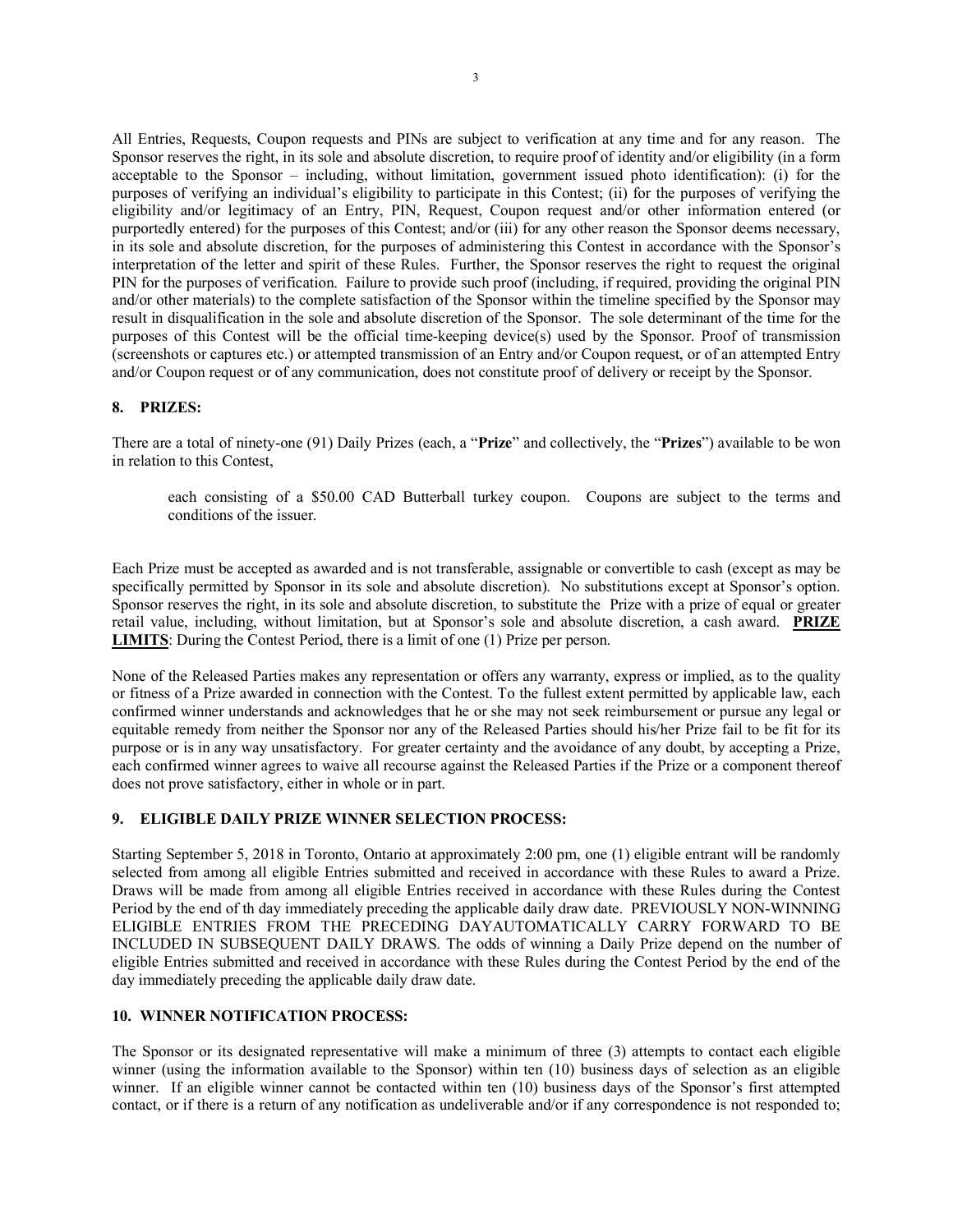then he/she may, in the sole and absolute discretion of the Sponsor, be disqualified (and, if disqualified, will forfeit all rights to the applicable Prize) and the Sponsor reserves the right, in its sole and absolute discretion and time permitting, to select an alternate eligible winner in accordance with the applicable procedures as outlined in these Rules (in which case the foregoing provisions of this section shall apply to such newly selected eligible winner).

#### **11. WINNER CONFIRMATION PROCESS:**

NO ONE IS A WINNER UNLESS AND UNTIL THE SPONSOR OFFICIALLY CONFIRMS HIM/HER AS A WINNER IN ACCORDANCE WITH THESE RULES, EVEN IF SUCH PERSON IS ANNOUNCED AS THE WINNER OR AN ELIGIBLE WINNER. BEFORE BEING DECLARED AS A CONFIRMED PRIZE WINNER, each eligible winner will be required to correctly answer a mathematical skill-testing question without mechanical or other aid (which may, in the sole and absolute discretion of the Sponsor, be administered online, by email or other electronic means, by telephone, or in the Sponsor's form of declaration and release). By participating in the Contest and accepting a Prize, each eligible winner hereby: (i) confirms compliance with these Rules; (ii) acknowledges acceptance of the applicable Prize (as awarded); (iii) releases the Released Parties from any and all liability in connection with this Contest, his/her participation therein and/or the awarding and use/misuse of the applicable Prize or any portion thereof; and (iv) agrees to the publication, reproduction and/or other use of his/her name, address, voice, statements about the Contest and/or photograph or other likeness without further notice or compensation, in any publicity or advertisement carried out by or on behalf of the Sponsor in any manner or medium whatsoever, including print, broadcast or the internet. IMPORTANT NOTE: The Sponsor may, in its sole and absolute discretion, require an eligible winner to sign and return the Sponsor's form of declaration and release prior to confirming the eligible winner as a confirmed winner in accordance with these Rules. If an eligible winner: (a) fails to correctly answer the skill-testing question; (b) fails to properly execute and return any required Contest documents within the specified time; (c) cannot accept (or is unwilling to accept) the applicable Prize (as awarded) for any reason; and/or (d) is determined to be in violation of these Rules (all as determined by the Sponsor in its sole and absolute discretion); then he/she will be disqualified (and will forfeit all rights to the applicable Prize) and the Sponsor reserves the right, in its sole and absolute discretion and time permitting, to select an alternate eligible winner in accordance with the applicable procedures as outlined in these Rules (in which case the foregoing provisions of this section shall apply to such newly selected eligible winner).

# **12. PROMOTIONAL COUPON OFFER:**

Once you have a unique and valid PIN legitimately obtained in accordance with these Rules, visit the Website during the Contest Period and follow the on-screen instructions to redeem your PIN for any or all of the available promotional coupons (a "**Coupon**"), while supplies last, including Coupons for: (i) ReaLemon; (ii) Carnation; (iii) Green Giant; (iv) Butterball; or (v) PAM (each, a "**Brand**"). At the start of the Contest Period, there will be 50,000 Coupons per Brand available for request, while supplies last or untilDecember 3, 2018; whichever comes first. Coupons are subject to the terms and conditions of the applicable Coupon issuer and expire on December 31, 2018. One (1) Realemon, Carnation, Green Giant, Butterball and PAM Coupon request per PIN entered.

#### **13. GENERAL CONDITIONS:**

This Contest is subject to all applicable federal, provincial and municipal laws. The decisions of the Sponsor with respect to all aspects of this Contest are final and binding on all entrants without right of appeal. ANYONE DEEMED BY THE SPONSOR TO BE IN VIOLATION OF THE SPONSOR'S INTERPRETATION OF THE LETTER AND/OR SPIRIT OF THESE RULES FOR ANY REASON IS SUBJECT TO DISQUALIFICATION IN THE SOLE AND ABSOLUTE DISCRETION OF THE SPONSOR AT ANY TIME. The Sponsor reserves the right, in its sole and absolute discretion, to disqualify any individual that it deems to be in violation of these Rules. The Sponsor reserves the right to refuse an Entry and/or Coupon request from any person whose eligibility is in question or who has been disqualified or is otherwise ineligible to enter. In its sole and absolute determination, the Sponsor may disqualify any person who acts in any manner to threaten or abuse or harass any person and to void all such person's Entries and/or Coupon requests.

The Released Parties will not be liable for: (i) any failure of any Website or any platform during or after the Contest; (ii) any technical malfunction or other problems of any nature whatsoever, including, without limitation, those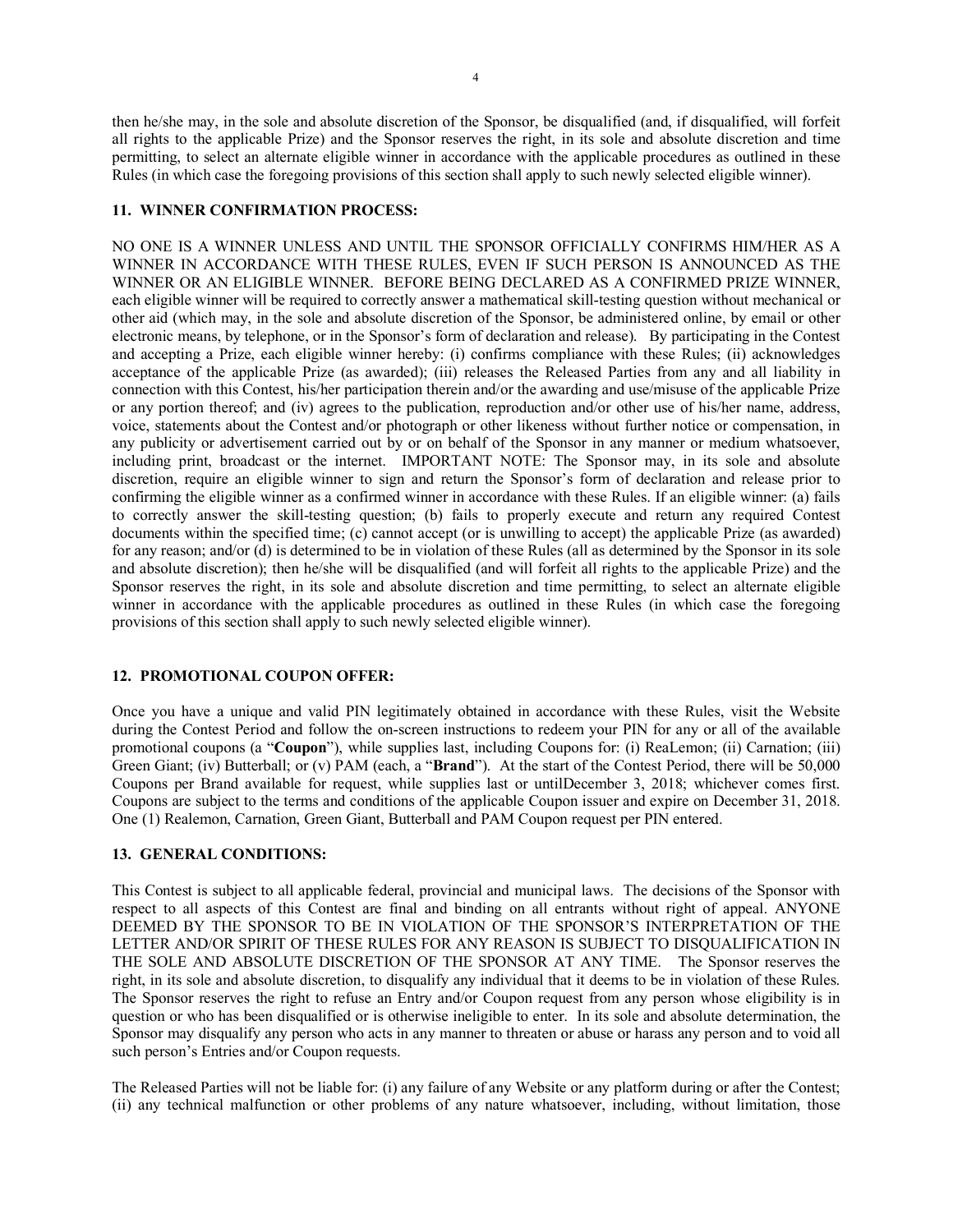relating to the telephone network or lines, computer on-line systems, servers, access providers, computer equipment or software; (iii) the failure of any information or materials whatsoever to be received, captured, recorded or function properly for any reason whatsoever, including, but not limited to, technical problems or traffic congestion on the internet or at any website; (iv) any injury or damage to an entrant's or any other person's computer or other device related to or resulting from participating in the Contest; (v) anyone being incorrectly and/or mistakenly identified as a winner or eligible winner; and/or (vi) any combination of the above.

The Sponsor reserves the right, subject only to the approval of the Régie des alcools, des courses et des jeux (the "**Régie**") in Quebec, to withdraw, amend or suspend this Contest (or to amend these Rules) in any way, in the event of any cause beyond the reasonable control of the Sponsor that interferes with the proper conduct of this Contest as contemplated by these Rules, including, without limitation, any error, problem, tampering, unauthorized intervention, fraud or failure of any kind whatsoever. Any attempt to undermine the legitimate operation of this Contest in any way (as determined by Sponsor in its sole and absolute discretion) may be a violation of criminal and civil laws and should such an attempt be made, the Sponsor reserves the right to seek remedies and damages to the fullest extent permitted by law. The Sponsor reserves the right, subject only to the approval of the Régie in Quebec, to cancel, amend or suspend this Contest, or to amend these Rules, in any way without prior notice or obligation, in the event of any accident, printing, administrative, or other error of any kind, or for any other reason whatsoever. Without limiting the generality of the forgoing, the Sponsor reserves the right, in its sole and absolute discretion, to administer an alternate test of skill as it deems appropriate based on the circumstances and/or to comply with applicable law.

For Quebec residents: *Any litigation respecting the conduct or organization of a publicity contest may be submitted to the Régie for a ruling. Any litigation respecting the awarding of a prize may be submitted to the board only for the purpose of helping the parties reach a settlement.*

The approximate retail values as stated by the Sponsor in point of sale advertising, and other advertising, promotion materials, and/or in these Rules are subject to price fluctuations in the consumer marketplace based on, among other things, the passage of time between the date the approximate retail values are stated by the Sponsor and the date the prizes are awarded or redeemed. If, at the time a prize is redeemed or awarded, the actual prevailing retail purchase price for the prize is less than the approximate retail value stated by the Sponsor in point of sale, television and print advertising, promotion materials, and/or in these Rules, the prize winner will not be entitled to a cheque or cash for the price difference.

If due to printing, production, online, internet, computer or other error of any kind, more Prizes or Coupons are claimed than intended to be distributed or awarded according to these Rules, then, in addition to having the right to terminate the Contest immediately, the Sponsor reserves the right, in its sole and absolute discretion, to rescind invalid Prize and/or Coupon claims and/or conduct a random draw from amongst all eligible claimants to award the correct number of Prizes and Coupons. In no event whatsoever will the Sponsor or any of the Released Parties be liable for more than the number, type and value of Prizes and/or Coupons as stated in these Rules.

By entering this Contest, each entrant expressly consents to the Sponsor, its agents and/or representatives, storing, sharing and using the personal information submitted only for the purpose of administering the Contest and in accordance with the Sponsor's privacy policy (available at: www.canadadry.ca). This section does not limit any other consent(s) that an individual may provide the Sponsor or others in relation to the collection, use and/or disclosure of their personal information.

The Sponsor reserves the right, subject only to the approval of the Régie in Quebec, to adjust any of the dates, timeframes and/or other Contest mechanics stipulated in these Rules, to the extent deemed necessary by the Sponsor, for purposes of verifying compliance by any entrant and/or any other information or materials with these Rules, or as a result of any problems, or in light of any other circumstances which, in the opinion of the Sponsor, in its sole and absolute discretion, affect the proper administration of the Contest as contemplated in these Rules, or for any other reason.

In the event of any discrepancy or inconsistency between the terms and conditions of these English Rules and disclosures or other statements contained in any Contest-related materials, including, but not limited to, the Website(s), French version of these Rules, point of sale, television, print or online advertising and/or any